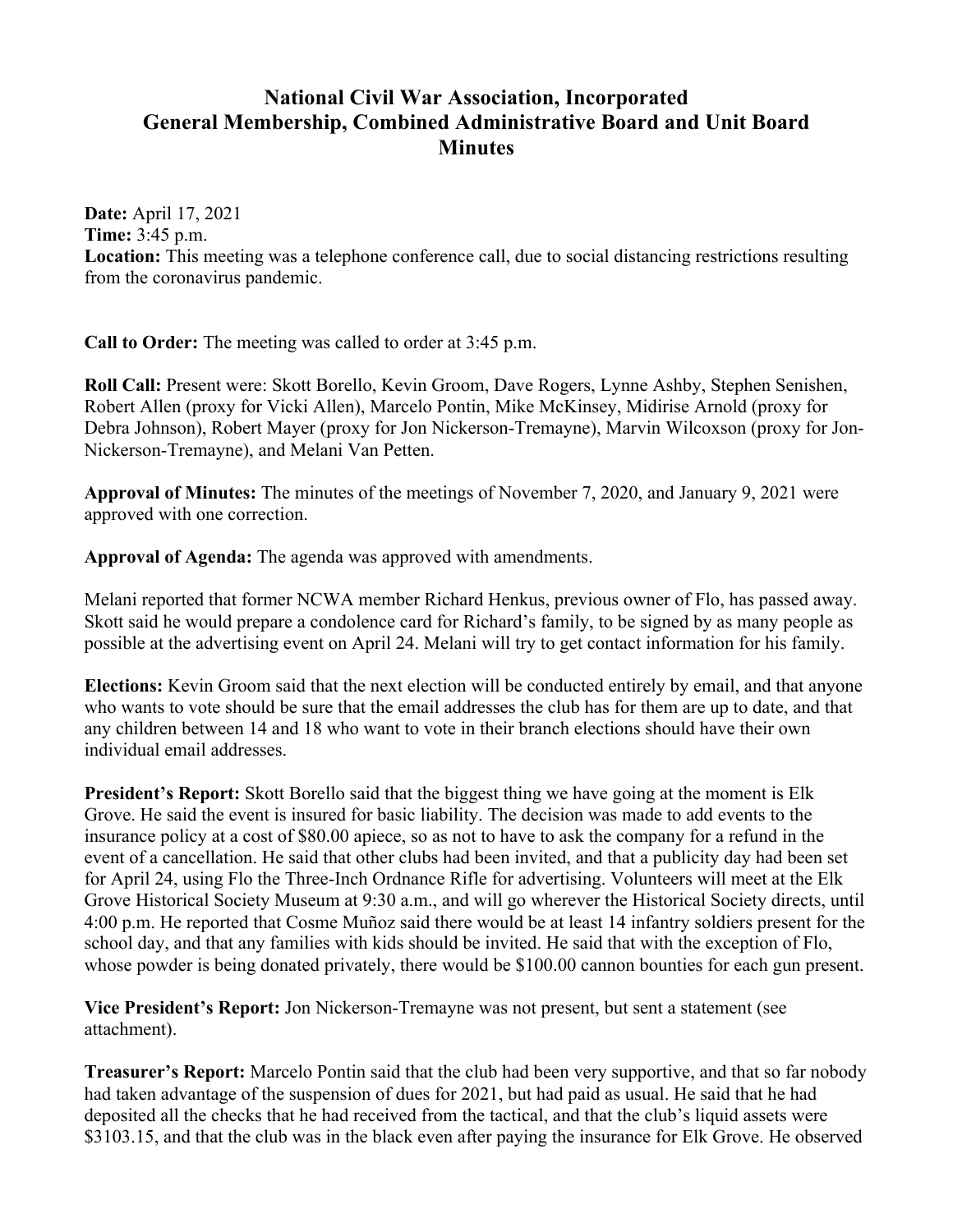that the club was doing well even with no income last year. He said that a donation had been made that the donor wanted to earmark for powder reimbursements, but that there was no real way to itemize that. Robert Allen has agreed to loan the club powder and primers for Flo for Elk Grove. He will be paid back either in powder and primers or in cash, as he prefers.

**Secretary's Report:** Melani Van Petten reported that nothing had changed since the last meeting, with a total of 246 members for 2019 and 2020, including babies and children, of whom 171 were current for 2020. She said that all members, even those with Lifetime memberships, must fill out membership forms every year, to make sure that we have current contact information and signed waivers, as well as safety tests. She said that she would send an email reminding members to register for 2021, and encouraging them to send whatever money they could, as we could use the income in the absence of our regular sources. So far, she has processed 24 memberships for 2021, but has not yet received the ones that were collected at the tactical.

## **Committee Reports:**

**Planning Committee:** Midirise Arnold said that there were 35-40 kids signed up for the Elk Grove school day so far, and that ACWA families will also be bringing kids.

**Webmaster:** Melani said that she had updated the Bylaws to reflect yearly elections rather than every two years, and was trying to find a way to remove or update the generic email addresses  $(president@newa.org., etc.)$  as all the emails to "president" were still going to Scott Spence, and the others to whoever held the office at the time they were set up. The details of whether to delete or update will be discussed outside this meeting.

**Marketing:** Skott mentioned that Flo the Cannon and the info booth would be used for advertising Elk Grove on April 24. He said that he had a price of \$150.00 for a collage printed on  $3'$  x 6' PVC, with a stand. He said that all sorts of photos could be found on the 9<sup>th</sup> Virginia's Facebook page.

**Safety:** Lynne Ashby said there had been provost issues at the tactical, and that our rules specify no pets—dogs and cats—and that livestock was allowed, but only with pre-approval. She said that if there were any members of the public on site, there needed to be provosts if firearms were in use. She also said that the camps must be cleared before each battle. Skott said that we will get the necessary rope or tape to enclose the battlefield.

First Aid: Lynne said that nobody got hurt at the tactical, so we must have done a good job.

**Rules:** Skott said that we were currently small enough to negotiate whatever might come up, and that the Rules Committee had been suspended due to dissention over one member's behavior. He said that the rules specify that a committee chair should be elected at the first meeting when the committee resumed. Kevin Groom suggested a small ad in *The Dispatch* for people to serve on the committee, and Skott said he would contact the former members.

**Rank Ratio:** Rank ratio has been suspended since 2011. Mike McKinsey said it never should have been suspended across the board, but adjusted as necessary. Mike agreed to start up the committee again, and an ad for members will be put in *The Dispatch.*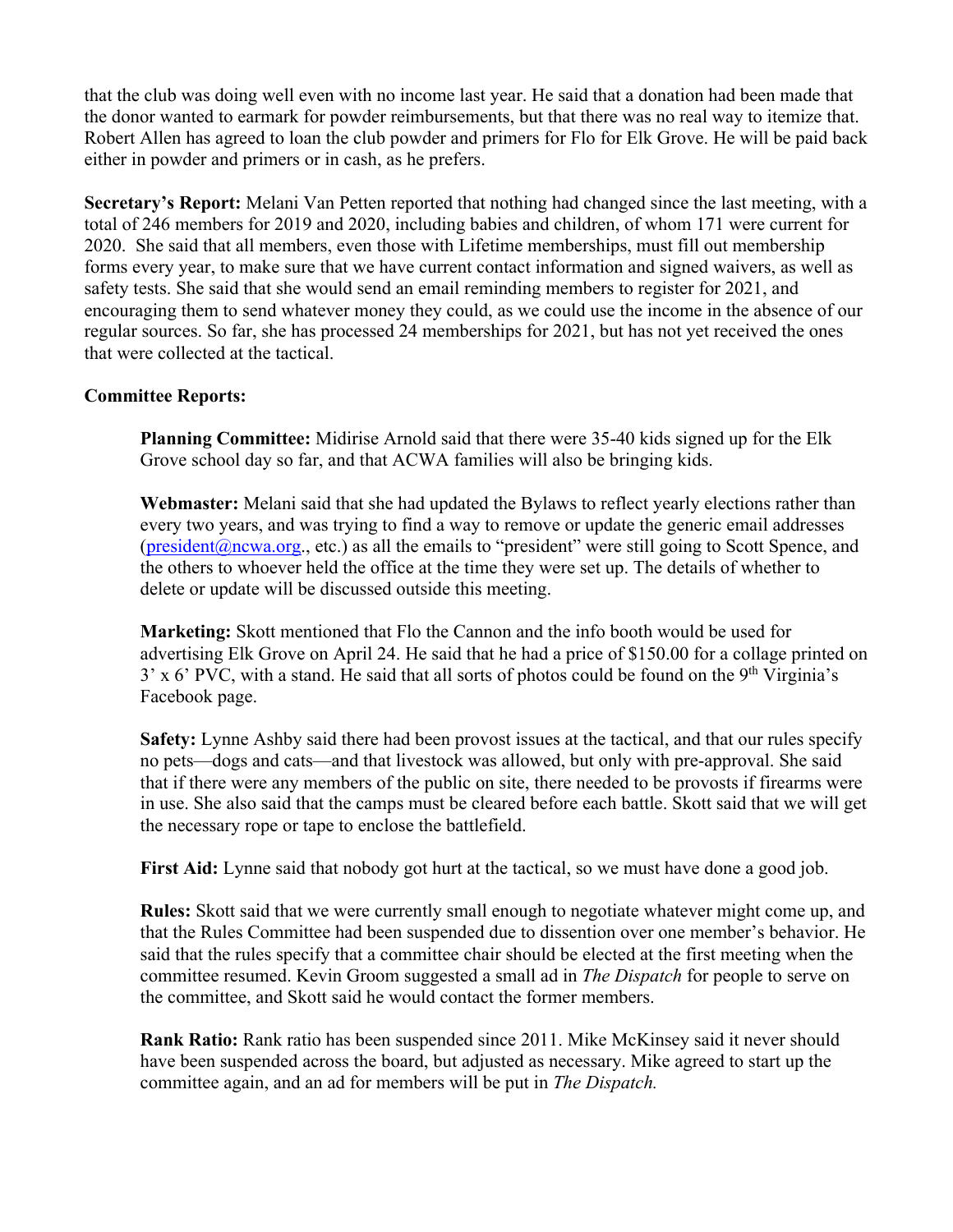**PACWR:** Skott said that PACWR currently is not functioning, with no president, secretary, or webmaster. He said he had been in touch with the presidents of ACWA, NCWV, RACW, CHAS, Battleborn, Comstock, and others, and they had made a gentlemen's agreement to abide by the existing PACWR rules until the organization was functional again. He said he would like improvements to the safety tests.

## **Old Business:**

**Stone Ranch:** Skott said that Cosme Muñoz was the coordinator for this event, and they were waiting to hear from the site host about our proposals.

**Elk Grove:** Midirise said that there would be water available, and that the camps would be laid out either Saturday evening of the week before, or on the Tuesday before the event. She said the school day would need to be rather loose as to scheduling, as several groups had been told to show up at different times, so we would have to play it by ear.

**Tres Piños:** Skott said he had been in touch with Wes Liser of the San Benito County Historical Society, who is taking over for Becky Thompson, and that they were very interested in having the event. Mr. Liser also requested that the NCWA set up a memorial service for Becky Thompson at the event. Skott said they want to turn the event into something that makes a profit, and that we would assist with advertising, including taking Flo around Hollister the week before.

**Review of Alleged Offensive Interactions:** Skott outlined the offensive remarks by Jon Nickerson-Tremayne that were reported by member Sharon Bursey at Jackson in 2019. He said that there were no witnesses to this incident who had come forward to date. It was mentioned that a letter describing the incident was submitted and read at the July 2019 Board Meeting, but nothing was acknowledged or done about it, with the exception of Scott Spence resigning as temporary Vice President, a role he had assumed to provide an Admin Board quorum after Dennis Main had quit earlier in the meeting. He pointed out that our bylaws specify that members may not use abusive language toward each other, and suggested that a reminder of this should be included in *The Dispatch.* Lynne Ashby commented that the Civilians would not tolerate behavior of this sort. Skott said that a member of the club had said he would no longer participate because of this incident, and that Skott would call him personally to assure him that the NCWA did not condone such remarks, and to apologize on behalf of the club that nothing was done at the time.

## **New Business:**

**Rules for the Use of Flo:** Kevin Groom suggested that we create a set of requirements to be in the artillery. He said that a greenhorn could run powder, which is relatively safe. To command a gun, he suggested one to two seasons of reenacting artillery, and an evaluation by existing gun commanders, as aptitude could vary widely. Skott said that the gun could be used by anyone who needed her, perhaps on a rotating basis, and Kevin said that the gun was for NCWA use only. Lynne Ashby made a motion for Kevin to draw up a set of rules to be submitted at the next Board meeting, which was seconded and passed.

**Advertising Elk Grove with Flo and Info Booth:** Skott said more volunteers for this (described above) would be welcome, and that he would provide lunch.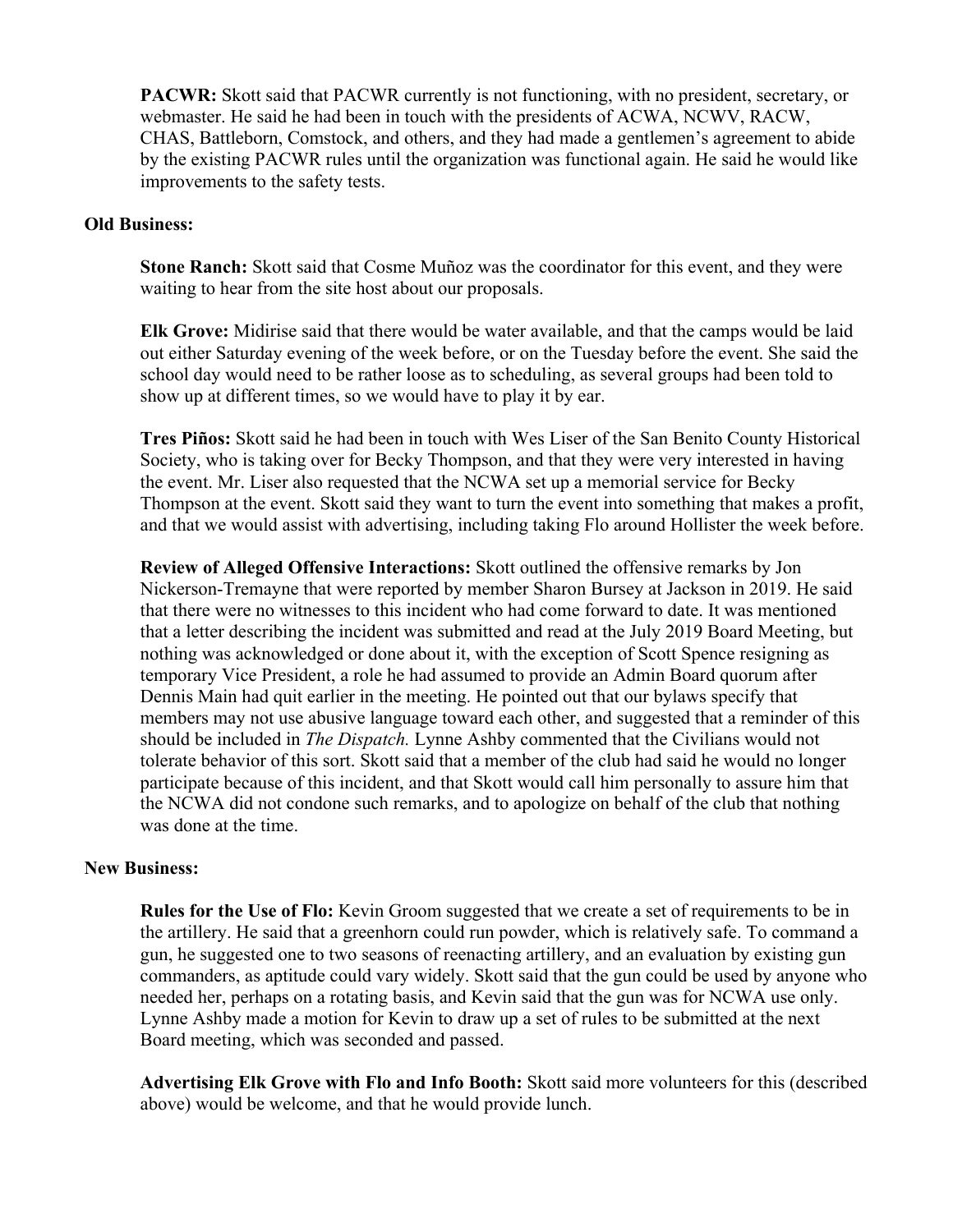**Petaluma:** Skott said that Vice President Jon Nickerson-Tremayne had been pursuing this site, and while Jon had attempted to describe it to him, he still didn't have a good understanding of what was available. Jon is proposing this event instead of Tres Piños. Lynne pointed out that it takes four to six months to set up a new event, and Tres Piños was already established. Skott said that the San Benito County Historical Society was eager to have us back, but that he was worried that because it was associated with the State of California, new PC restrictions might be placed on us, such as no battle flags or gray uniforms, a problem that was presented to the Nevada Civil War Volunteers. That group agreed to remove the Confederacy from their presentation, and nine members resigned on the spot. The group present at this meeting agreed almost unanimously that the NCWA would not put up with such requirements, and if a venue insisted on no Confederates, our participation in the event would simply be cancelled. The 1<sup>st</sup> US Sharpshooters abstained from this vote. It was also agreed to concentrate on Tres Piños and not attempt an event at Petaluma in 2021, but leave the possibility open for 2022, though in addition to Tres Piños, not to replace it unless Tres Piños is cancelled.

**Murphy's Campout/Meet and Greet, July 3-4** Skott said that Jon Nickerson-Tremayne had agreed to an appearance by the NCWA at this event, but that he had no authorization to do so without a vote. It was pointed out that July  $4<sup>th</sup>$  is usually a family holiday, and that we have been working on an event at Stone Ranch (Capay Valley) set for two weeks later. It seems doubtful that many people would want to attend two events that close together in wool uniforms at the hottest time of the year. Skott pointed out that in January of 2020, the club voted to have four events per year, currently Elk Grove, Stone Ranch, Tres Piños, and Marysville. Lynne suggested that we treat Murphy's like the Woodland Christmas Parade, where individuals show up as they wish to advertise the NCWA. Skott said the Bylaws specify that such events must include not more than 10 members and no firing.

**Review Procedure for Creating New Events:** This has been covered above.

**Selling Snacks From Info Booth:** Grant Harrison has suggested that the club should sell bottled water and packaged snacks such as potato chips from the info booth, and offered to arrange it. Marcelo said that it is permissible to raise money as long as it is not distributed to shareholders. Skott said he would find out if a license was needed to sell packaged food. Lynne suggested including a recycling bin. There was discussion of the fact that four breweries will be sponsoring Elk Grove, and will be selling beer at the event. Battle participants are not supposed to drink alcohol until after weapons are stowed, and it was agreed to request that the beer booths not be set up near the camps.

**Nepris:** Nepris is an online company that provides presentations for schools, often very specific. They contacted the NCWA to request a couple of presentations, and have offered to partner with the club, displaying our logo. The benefit to the NCWA is to assist us in fulfilling our educational mission as a 501(c)3. Midirise said she would create a list of possible presentations and speakers.

**Next Meeting:** The next meeting will be Saturday, July 10, 2021. Location to be announced, depending on COVID restrictions.

**Adjournment:** The meeting was adjourned at 6:26 p.m.